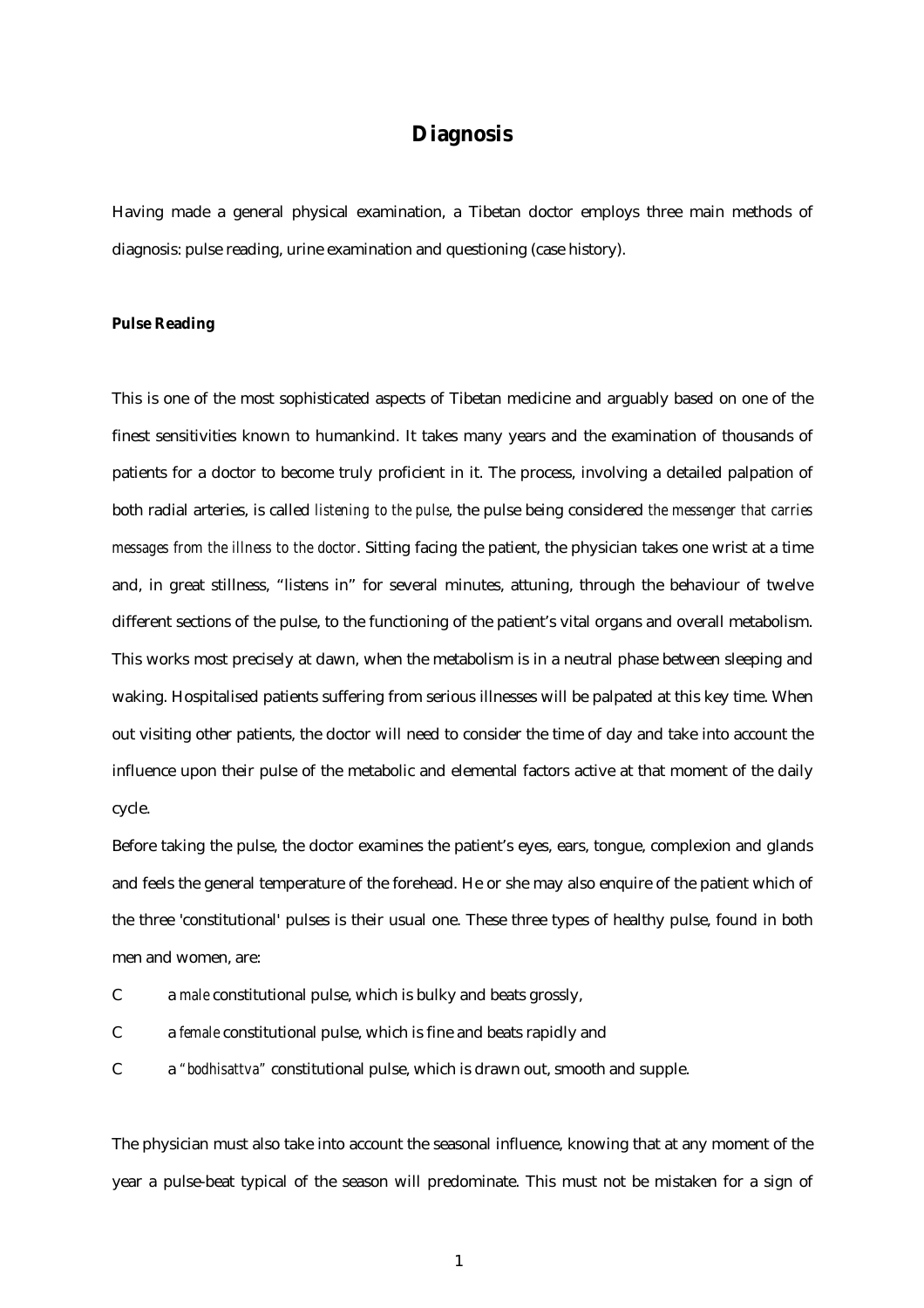abnormality in the vital organs. The physician places his index, middle and ring fingers on the radial arteries of the patient's wrists. First the general nature of the illness needs to be established. Using the rhythm of his own breathing as a standard, the doctor measure the rapidity of the patient's pulse. It is considered 'normal' when five beats can be counted during one inhalation and exhalation by the doctor. Faster than that indicates a 'hot' disorder and less indicates a 'cold' disorder. The doctor then looks further, observing six areas of information on each wrist, concerning twelve main organs:

C the six "full" organs: heart, liver, lungs, two kidneys and spleen and

C the six "hollow" organs: stomach, gall- bladder, urinary bladder, large intestine, small intestine and either the ovaries for a woman or the seminal vesicle for a man.

#### **Urine Examination**

Urine samples offer the physician less information about the vital organs than pulse analysis. But they do provide a simple and effective way of detecting humoral imbalance. They can also reveal many signs of specific types of ailment. The urine may be analysed at three different stages: when freshly passed, while still lukewarm (as it starts to settle) and when cold. The doctor observes its colour, consistency, sedimentation and film and also stirs it vigorously to observe its behaviour when agitated.

### **Questioning**

This takes two main forms. *Straightforward questions* enquire into symptoms, their duration, case history, diet, possible causes for the onset of illness, patient's habits, what the patient has been doing at home, at work and so on and so forth*. Covert questioning* , i.e. using trick questions or questioning other members of the family, is used when it is felt that the patient is not being totally frank about his or her illness or such things as observance of prescriptions.

These three main forms of diagnosis help each other:

C Pulse helps to discern diseases of the full organs and to make an initial prognosis of survival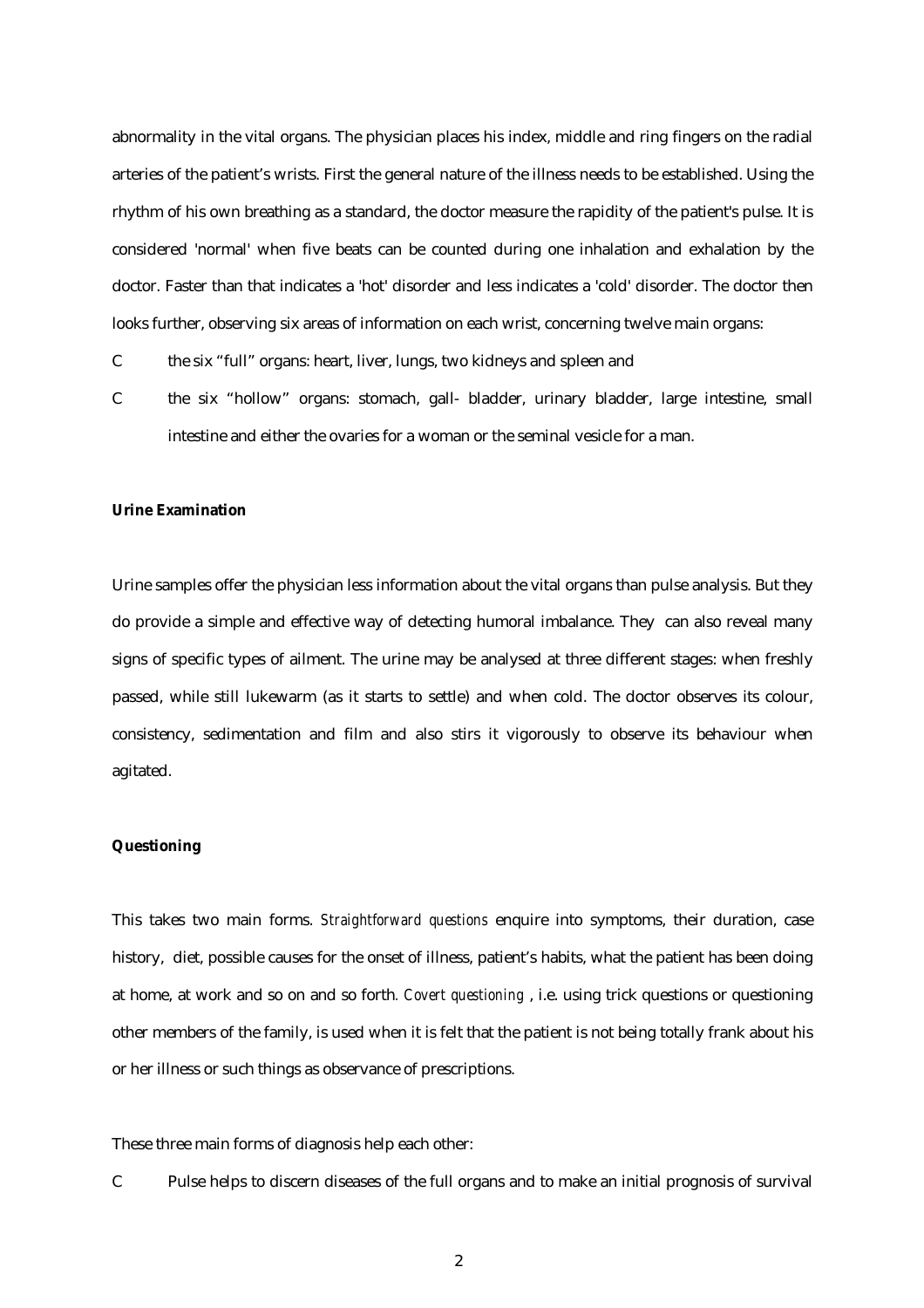or death.

- C Urine helps to detect diseases of the hollow organs and to distinguish between hot and cold disorders.
- C Questioning brings further information.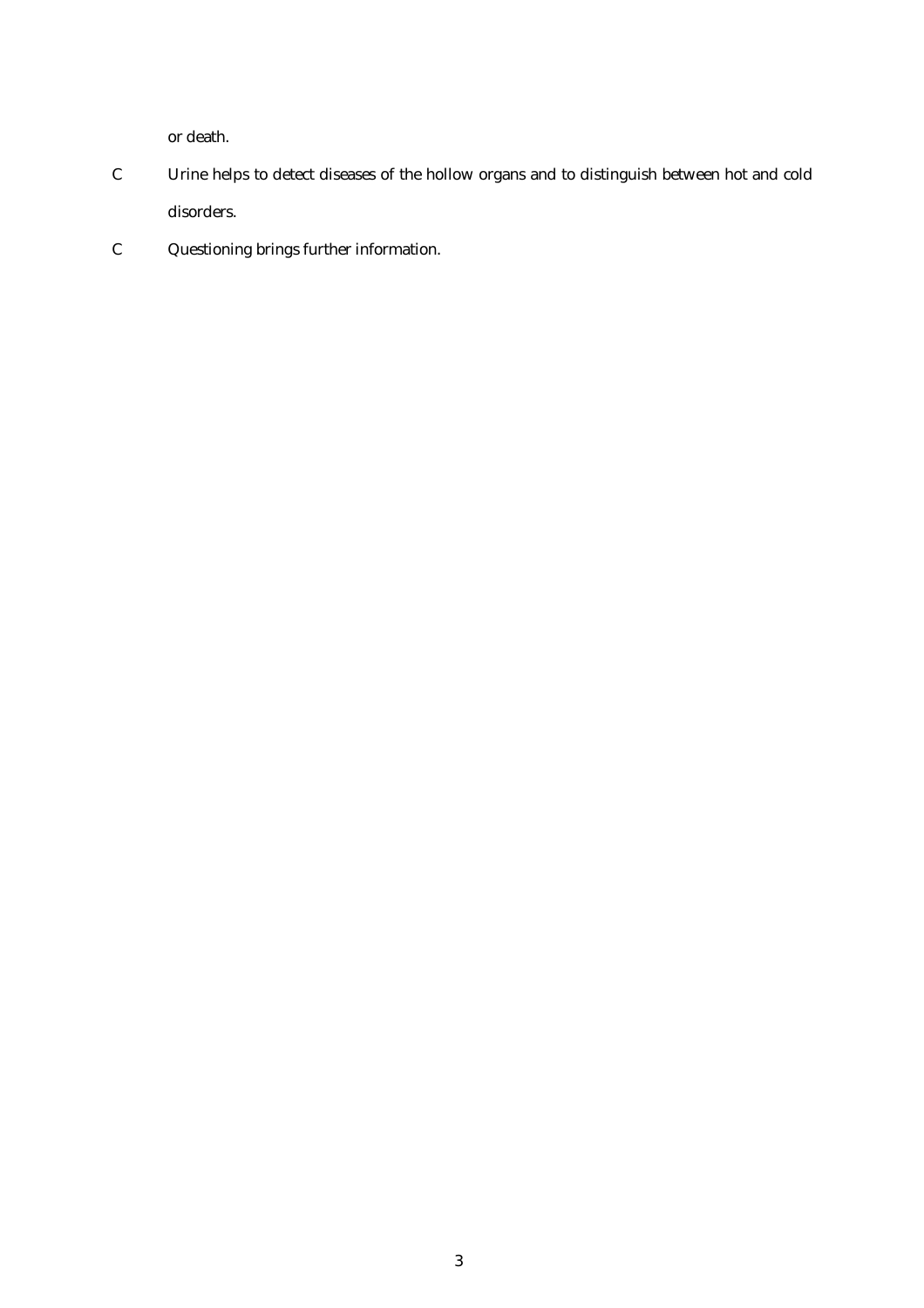|                      | Doctor's RIGHT hand<br><b>MALE PATIENT'S LEFT HAND</b> | Doctor's LEFT hand<br><b>MALE PATIENT'S RIGHT HAND</b> |
|----------------------|--------------------------------------------------------|--------------------------------------------------------|
| upper side of        | heart                                                  | lungs                                                  |
| <b>INDEX</b>         | <b>Fire</b>                                            | <b>Metal</b>                                           |
| lower side of        | small intestine                                        | large intestine                                        |
| <b>INDEX</b>         | <b>Fire</b>                                            | <b>Metal</b>                                           |
| upper side of        | spleen                                                 | liver                                                  |
| <b>MIDDLE FINGER</b> | <b>Earth</b>                                           | <b>Wood</b>                                            |
| lower side of        | stomach                                                | gall-bladder                                           |
| <b>MIDDLE FINGER</b> | <b>Earth</b>                                           | <b>Wood</b>                                            |
| upper side of        | left kidney                                            | right kidney                                           |
| <b>RING FINGER</b>   | <b>Water</b>                                           | <b>Water</b>                                           |
| lower side of        | seminal vesicle / ovaries                              | urinary bladder                                        |
| <b>RING FINGER</b>   | <b>Water</b>                                           | <b>Water</b>                                           |

*The twelve sections of the pulse and the corresponding parts of the doctor's fingers which palpate them.*